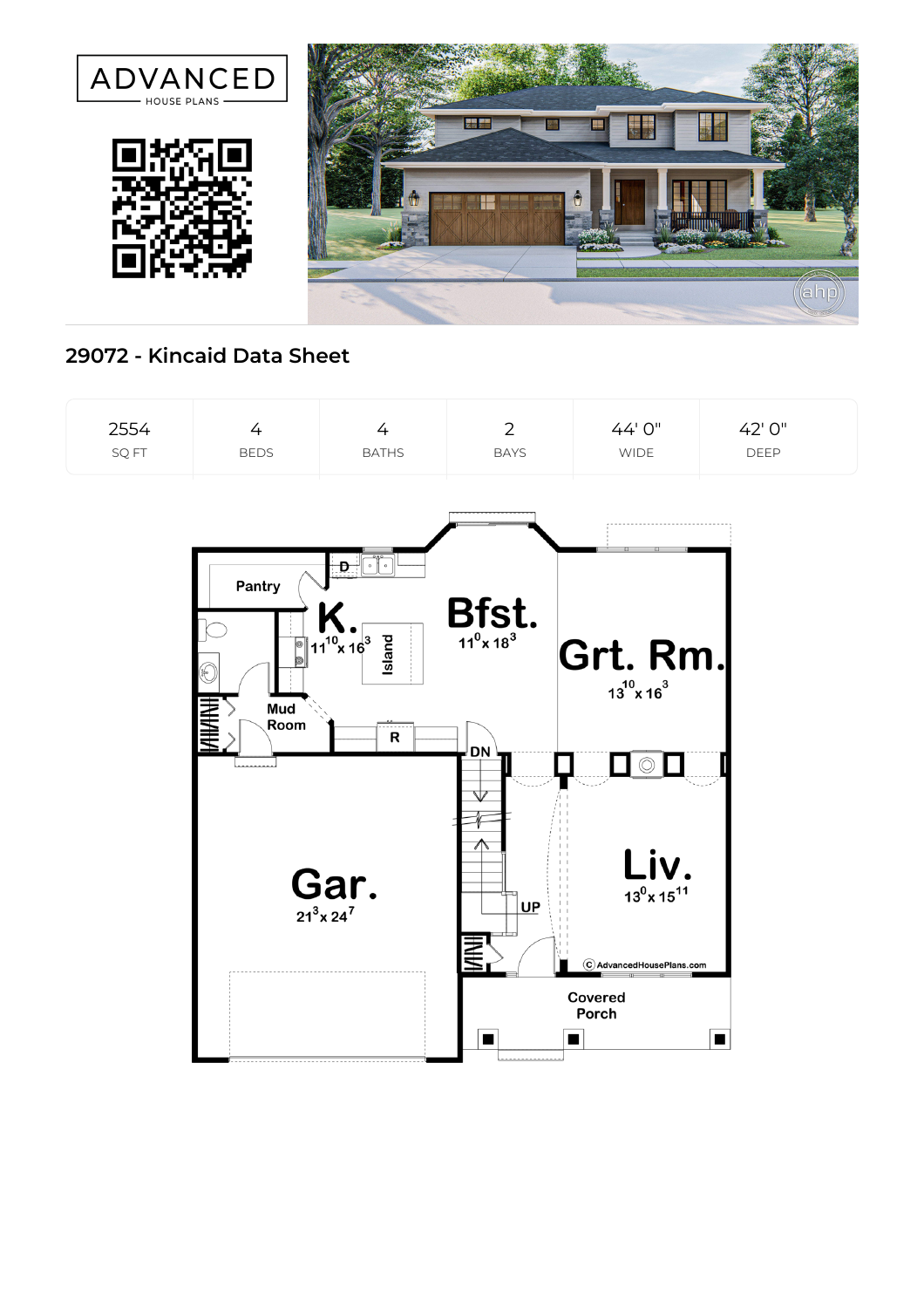

## **Construction Specs**

| Layout                                          |                |
|-------------------------------------------------|----------------|
| Bedrooms                                        | $\overline{4}$ |
| Bathrooms                                       | $\overline{4}$ |
| Garage Bays                                     | $\overline{2}$ |
| <b>Square Footage</b>                           |                |
| Main Level                                      | 1179 Sq. Ft.   |
| Second Level                                    | 1375 Sq. Ft.   |
| Garage                                          | 555 Sq. Ft.    |
| <b>Total Finished Area</b>                      | 2554 Sq. Ft.   |
| <b>Exterior Dimensions</b>                      |                |
| Width                                           | 44' 0"         |
| Depth                                           | 42' 0"         |
| Ridge Height<br>Calculated from main floor line | 26'            |